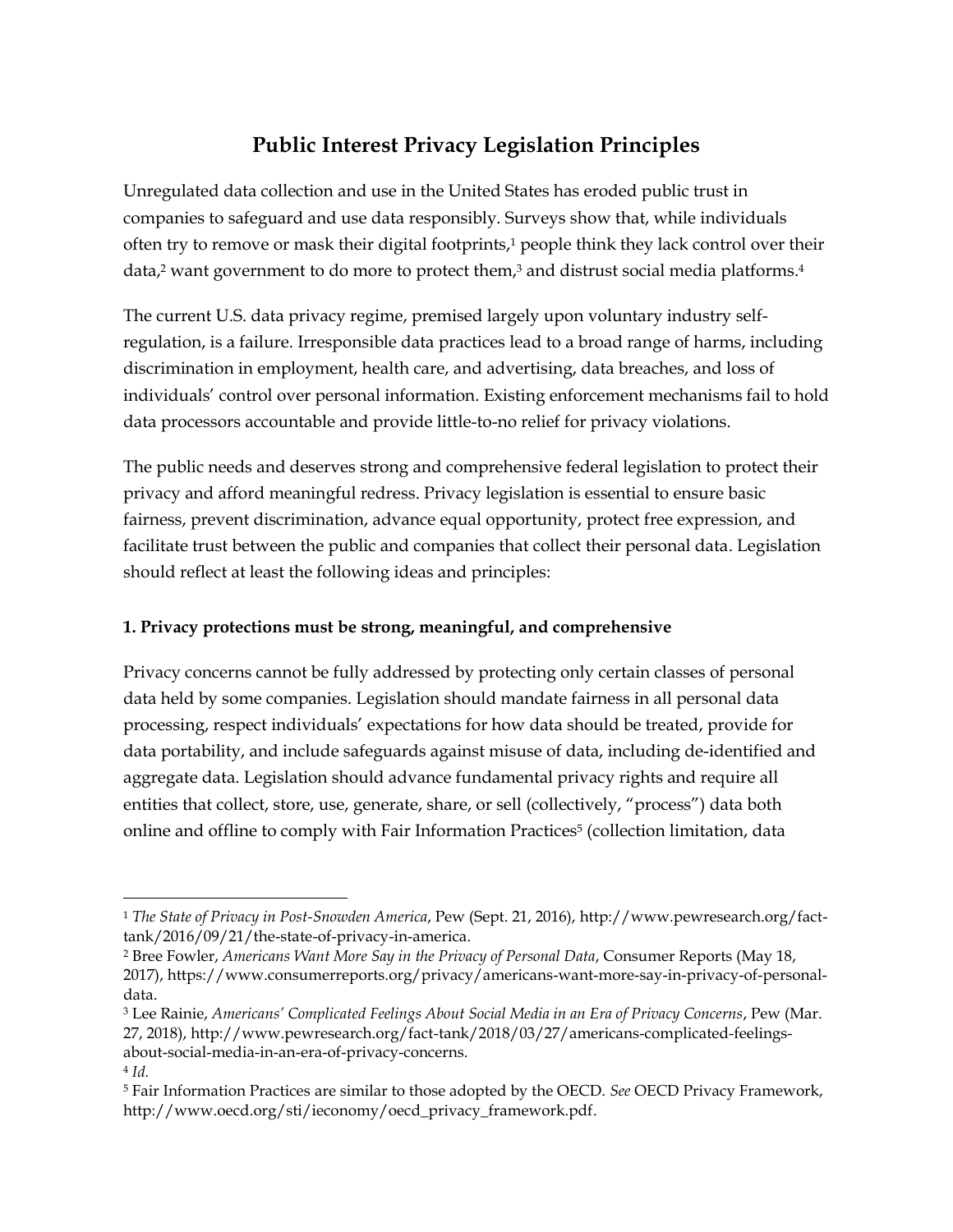quality, purpose specification, use limitation, security safeguards, openness, access and correction rights, and accountability) across the complete life cycle of the data. Legislation should require all data processing to be clearly and accurately explained, justified, and authorized by the individual. People should have the right to know when their data has been compromised or otherwise breached. Additionally, legislation should require entities processing data to adopt technical and organizational measures to meet these obligations, including risk assessments of high-risk data processing.

## **2. Data practices must protect civil rights, prevent unlawful discrimination, and advance equal opportunity**

Legislation should ensure fundamental fairness of and transparency regarding automated decision-making. Automated decision-making, including in areas such as housing, employment, health, education, and lending, must be judged by its possible and actual impact on real people, must operate fairly for all communities, and must protect the interests of the disadvantaged and classes protected under anti-discrimination laws. Legislation must ensure that regulators are empowered to prevent or stop harmful action, require appropriate algorithmic accountability, and create avenues for individuals to access information necessary to prove claims of discrimination. Legislation must further prevent processing of data to discriminate unfairly against marginalized populations (including women, people of color, the formerly incarcerated, immigrants, religious minorities, the LGBTQIA/+ communities, the elderly, people with disabilities, low-income individuals, and young people) or to target marginalized populations for such activities as manipulative or predatory marketing practices. Anti-discrimination provisions, however, must allow actors to further equal opportunity in housing, education, and employment by targeting underrepresented populations where consistent with civil rights laws. Moreover, decades of civil rights law have promoted equal opportunity in brick-and-mortar commerce; legislation must protect equal opportunity in online commerce as well.

### **3. Governments at all levels should play a role in protecting and enforcing privacy rights**

The public consistently call for government to do more, not less, to protect them from misuse of their data. Legislation should reflect that expectation by providing for robust agency oversight, including enhanced rulemaking authority, commensurate staff and resources, and improved enforcement tools. Moreover, no single agency should be expected to police all data processors; therefore, legislation should empower state attorneys general and private citizens to pursue legal remedies, should prohibit forced arbitration, and importantly, should not preempt states or localities from passing laws that establish stronger protections that do not disadvantage marginalized communities.